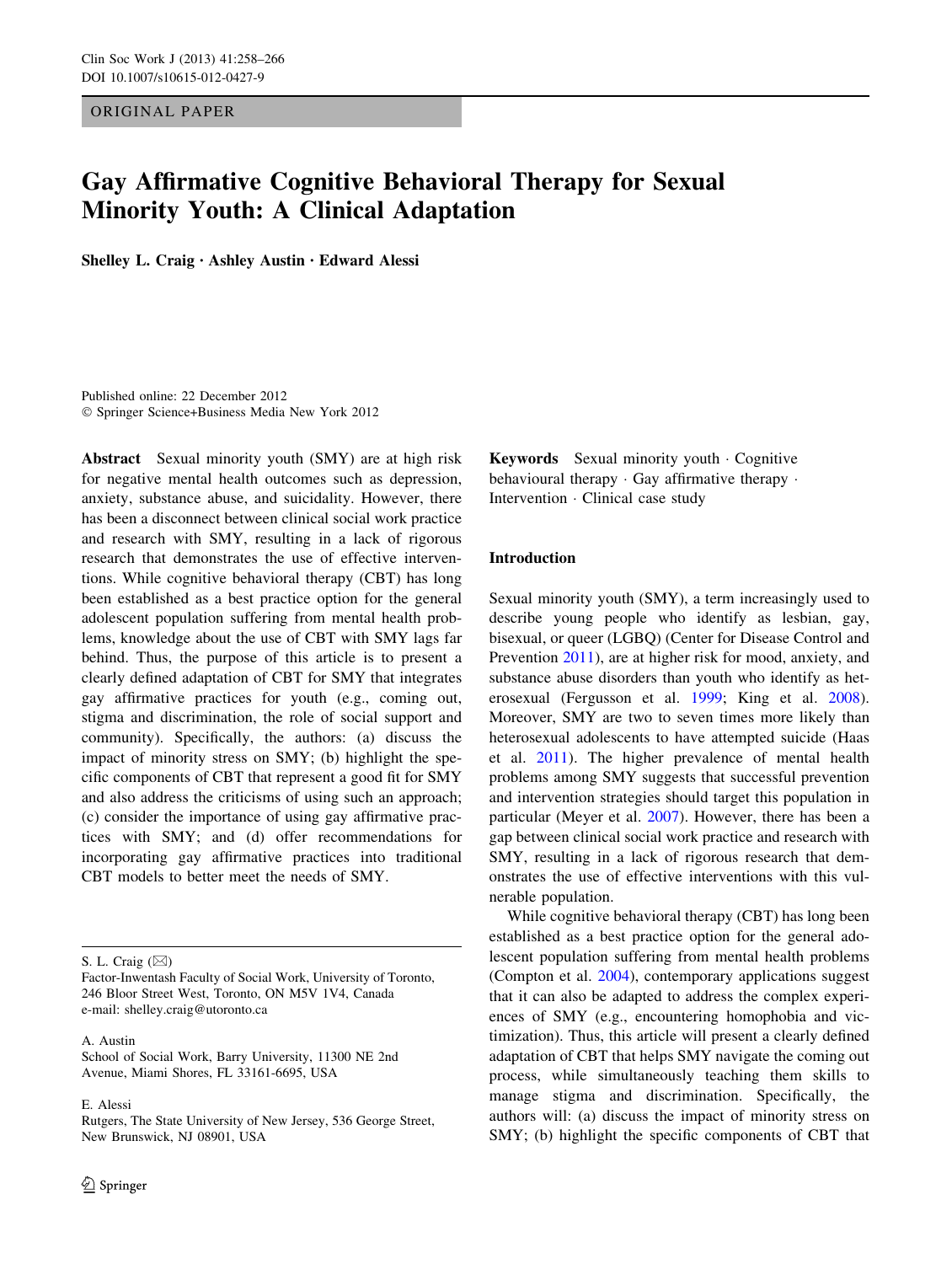represent a good fit for SMY and also address the criticisms of using such an approach; (c) consider the importance of using gay affirmative practices with SMY; and (d) offer recommendations for incorporating gay affirmative practices into traditional CBT approaches to better meet the needs of SMY.

# Minority Stress

The increased risk for negative outcomes and maladaptive behaviors among SMY can be explained, in part, by minority stress theory (Marshal et al. [2011\)](#page-8-0). According to minority stress theory, lesbian, gay, and bisexual individuals encounter chronic stress resulting in part from experiences of prejudice and discrimination, which in turn causes higher prevalence of psychiatric disorder (Meyer [2003\)](#page-8-0). This type of stress is unique to marginalized populations (Meyer [2003\)](#page-8-0), and is perpetuated by a conflict between one's internal self and his or her expectations of society. A lack of connection with the dominant culture is considered a primary source of minority stress for SMY (Balsam and Szymanski [2005](#page-7-0)). Adolescents identifying as lesbian, gay, bisexual, or questioning may feel even less connected to the dominant culture than adolescents identifying as racial/ethnic minorities. While adolescents of color can expect to receive protection and support from their families based on their shared stigmatized identity (e.g., being Black or Latino), SMY generally do not have the same sexual orientation as their family members and thus may not learn ways to cope with stigma (DiPlacido [1998\)](#page-7-0). Moreover, some SMY face verbal and physical violence by family members after disclosure of their sexual orientation (D'Augelli et al. [2002](#page-7-0)). SMY are the only group of adolescents who face the possibility of total rejection from their families with the possibility of no ongoing support (Gibson [1994\)](#page-7-0).

### CBT: A Good Fit for Sexual Minority Youth

As a result of minority stress, SMY are at disproportionate risk for emotional and behavioral health problems. However, identification with and support from members of the minority group to which one belongs enhances psychological well-being and provides a protective buffer against the ill-effects of stigma (DiPlacido [1998\)](#page-7-0). Enhancing coping, problem-solving skills and social support are important buffers against minority stress (Selvidge et al. [2008\)](#page-8-0). Thus, minority stress theory is the guiding framework underlying this gay affirmative adaptation of CBT. CBT focuses on identifying, evaluating, and changing dysfunctional thoughts and behaviors. Cognitive theory provides the foundation for CBT, which suggests that our emotions and behaviors are influenced by how we perceive events (Beck [1993](#page-7-0)). CBT encourages individuals to formulate alternative ways of thinking about situations and problems, which in turn prompts emotional and behavioral changes. Clients are instructed to practice what they learn after sessions as a way to reinforce change (Beck [2006\)](#page-7-0).

CBT is considered a ''best practice'' for treating adolescents with mental health problems (Compton et al. [2004](#page-7-0)), including social anxiety (Baer and Garland [2005](#page-7-0)), depression (Rosselló and Bernal [2009](#page-8-0)) and suicidal ideation (TADS [2004](#page-8-0); Stanley et al. [2009](#page-8-0)). There is also evidence that CBT prevents depression among adolescent populations (Callahan et al. [2012](#page-7-0)) and also helps to increase their self-esteem (Hyun et al. [2005](#page-7-0); Rigby and Waite [2007](#page-8-0)). Group-based CBT may offer particular advantages for adolescents, as group contexts offer opportunities for learning, observing, and practicing skills (Rosselló et al. [2008\)](#page-8-0).

Although empirical research suggests that CBT is an effective method for treating depression among lesbian and gay adults (Martell et al. [2004;](#page-8-0) Ross et al. [2007](#page-8-0)), there has been little discussion about applying cognitive behavioral interventions to the treatment of SMY (see Duarté -Vélez et al. [2010](#page-7-0) for a notable exception.) However, we believe that using CBT to treat mental health problems among SMY presents a promising approach for a number of reasons.

First, CBT focuses on changing maladaptive behaviors by changing problematic ways of thinking. Identifying as lesbian, gay, bisexual, or questioning can negatively impact one's thoughts and beliefs and in turn cause feelings of low self-worth, anxiety, and depression. According to Safren and Rogers ([2001\)](#page-8-0), the internalization of homophobia negatively impacts the way SMY view themselves and their interactions with others. Challenging one's negative thoughts about sexual identity in a safe and supportive environment may help to decrease homophobic thoughts and feelings. For example, a gay youth who believes he can never live a ''happy life'' or have a ''normal family'' can learn to challenge these thoughts and replace them with more realistic ones (e.g., gay men have happy and satisfying lives and families of all types). Second, CBT helps clients recognize how their thoughts impact their behaviors. SMY are taught to replace maladaptive coping skills (e.g., isolating from friends and family) with more effective ones (e.g., talking to an ally about family problems) (Beck [2006](#page-7-0)). These new skills are taught, modeled, and reinforced throughout the intervention process. This is particularly important for SMY who—as a result of fear, shame, and guilt associated with experiences of discrimination may have learned to rely on unhealthy coping mechanisms, including substance abuse, disordered eating, or skipping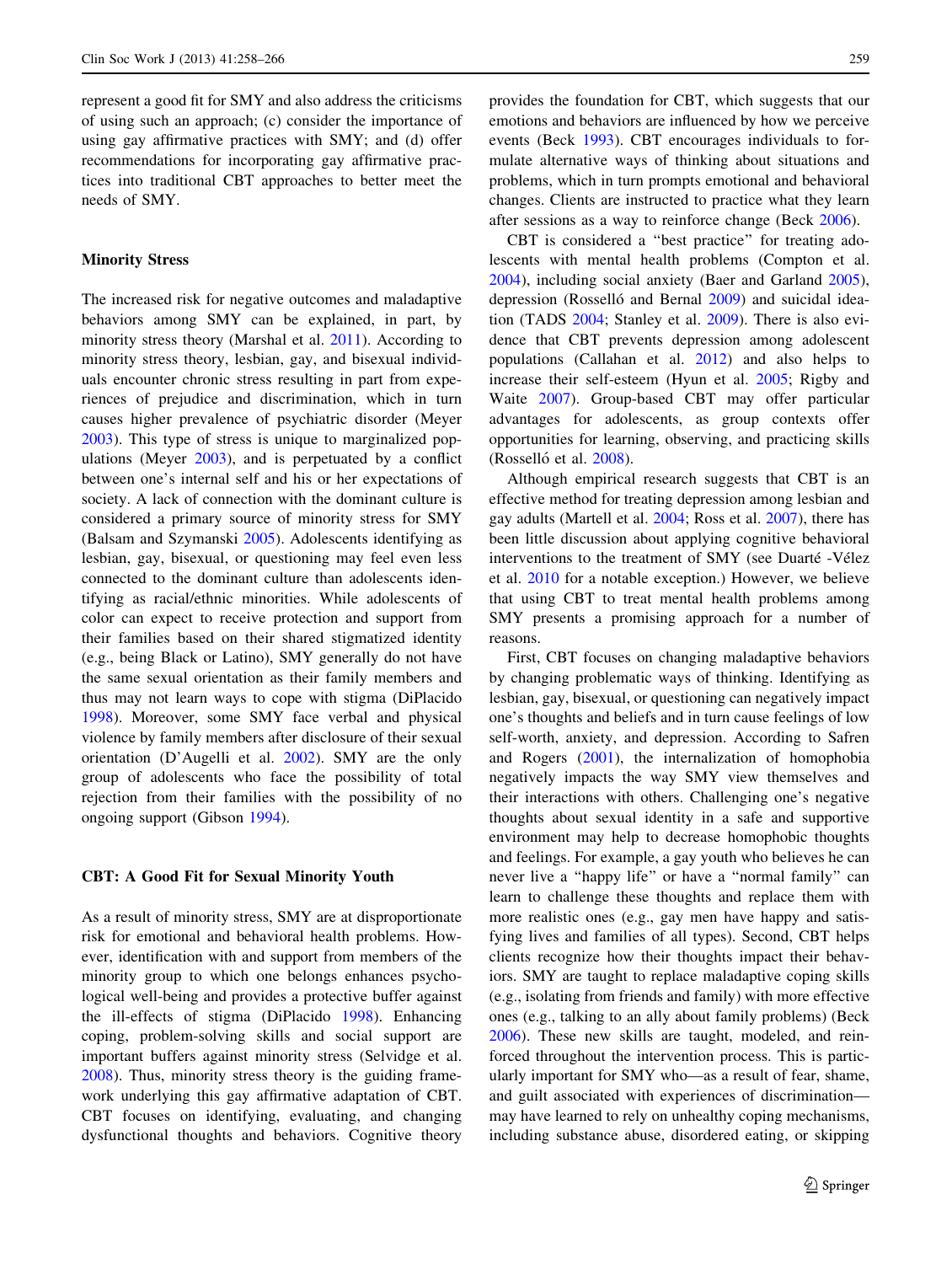school. By addressing the maladaptive thoughts and beliefs regarding one's sexual minority identity and subsequently teaching proactive coping skills to deal with stressors, CBT facilitates the use of positive thinking, which can foster healthy emotional and behavioral functioning among SMY.

### Does CBT Disempower Sexual Minority Youth?

There is increasing support for CBT as an effective intervention for vulnerable populations (Eamon [2008](#page-7-0); Hays [2009;](#page-7-0) Townsend et al. [2010\)](#page-8-0); however, controversies surrounding the use of CBT persist. Historically, CBT has been criticized for disempowering clients, particularly those who come from marginalized groups. There is concern that CBT (a) relies on expert control; (b) focuses on problems rather than strengths; and (c) lacks relevance for at-risk groups (Eamon [2008](#page-7-0)). In contrast, proponents of CBT assert that such interventions empower lesbian, gay, bisexual, or questioning individuals and other vulnerable populations (Eamon [2008;](#page-7-0) Hays [2009\)](#page-7-0), because the approach prepares clients to deal effectively with emotional, social, and environmental challenges, which are critical components of empowerment (Saleebey [2002](#page-8-0); Townsend et al. [2010\)](#page-8-0). Further, as a result of their invisibility, SMY may struggle with feelings of powerlessness, which can result in negative outcomes like social exclusion, depression, and anxiety. Helping to decrease the possibility of these negative outcomes empowers SMY. Specifically, Eamon ([2008\)](#page-7-0) suggests that CBT increases lesbian, gay, and bisexual clients' ability to: (a) achieve and protect their own physical, mental and sexual health, (b) cope with their sexual identity and negotiate the coming out process, and (c) establish social support and positive relationships.

Although the expertise required to challenge and replace negative thoughts has been considered a form of social control that limits client freedom (Rothman [1989\)](#page-8-0), the use of correctly applied CBT approaches are the result of a collaborative, individualized, and client-driven process (Eamon [2008](#page-7-0)). Target behaviors for change should be identified through a respectful, culturally responsive assessment that explores strengths, social supports, and goals. After an exploration of environmental factors, which includes a comprehensive examination of particular stressors related to prejudice and discrimination, CBT practitioners utilize cognitive intervention strategies (e.g., cognitive restructuring) to address obstacles (e.g., common cognitive distortions, automatic thoughts) to the client's long-term goals (Hays [2009](#page-7-0)).

For example, a SMY who dreams of becoming a registered nurse but has been consistently skipping school and is at risk of failing  $11<sup>th</sup>$  grade may benefit from CBT. The

first step is to explore the adolescent's environmental obstacles, including safety within the school and the need for possible environmental changes (e.g., intervention with school staff or changing schools). Subsequently, the intervention may include challenging negative thoughts (e.g., thought stopping related to the automatic thought "everyone here hates me because I am gay and stupid") and replacing them with more adaptive thoughts (e.g., I'm smart, and I deserve my education). Eventually, the new, positive thoughts are translated into new, adaptive behaviors (e.g., attending classes) that are consistent with the youth's long-term goals (e.g., going to college to become a registered nurse).

A second criticism of CBT asserts that it uses a deficitfocused approach that ''forces'' individuals to adapt to oppressive environments, and as a result is incongruent with a social justice perspective (Cowger [1994;](#page-7-0) Van Den Bergh [2002](#page-8-0)). While CBT helps to foster adaptation, the aim is to target client-identified sources of distress, while at the same reinforcing the client's strengths to deal with such distress (Wariki et al. [2012;](#page-8-0) Pence et al. [2011\)](#page-8-0). Hays ([2009\)](#page-7-0) suggests that a contemporary application of CBT begins with helping clients change their situation or environment as a step toward alleviating or solving the presenting problem. Skillful delivery of CBT places substantial emphasis on clarifying which part of the problem is environmental and which part is cognitive (internal); using this method helps practitioners select the most appropriate intervention (e.g., intervening on some aspect of the environment vs. cognitive restructuring) (Hays [2009](#page-7-0)). Further, Eamon ([2008\)](#page-7-0) distinguishes between blaming oneself for a problem and taking responsibility to change a problem or cope with it by learning new skills. This approach is essential for empowering clients, particularly those from vulnerable populations. Therapeutic relationships based on unconditional respect during the initial stages of treatment decrease the likelihood that clients will blame themselves or pathologize their responses to negative situations. Thus, the goals related to developing more adaptive and healthy coping behaviors (e.g., replacing marijuana use with meditation) is appropriate for SMY struggling to navigate the struggles of adolescence among complex and stressful environmental conditions.

There is also concern that CBT practitioners employ interventions that are not congruent with the experiences, perspectives, or current situations of certain marginalized populations (Eamon [2008\)](#page-7-0), including SMY. For example, if a therapist were to suggest that an adolescent's fear of being ''disowned'' by family members for being gay is distorted or irrational, rather than based in reality. Similarly, critics have voiced concerns that intervention strategies might not be appropriate for the cultural or socioeconomic context in which SMY exist and as a result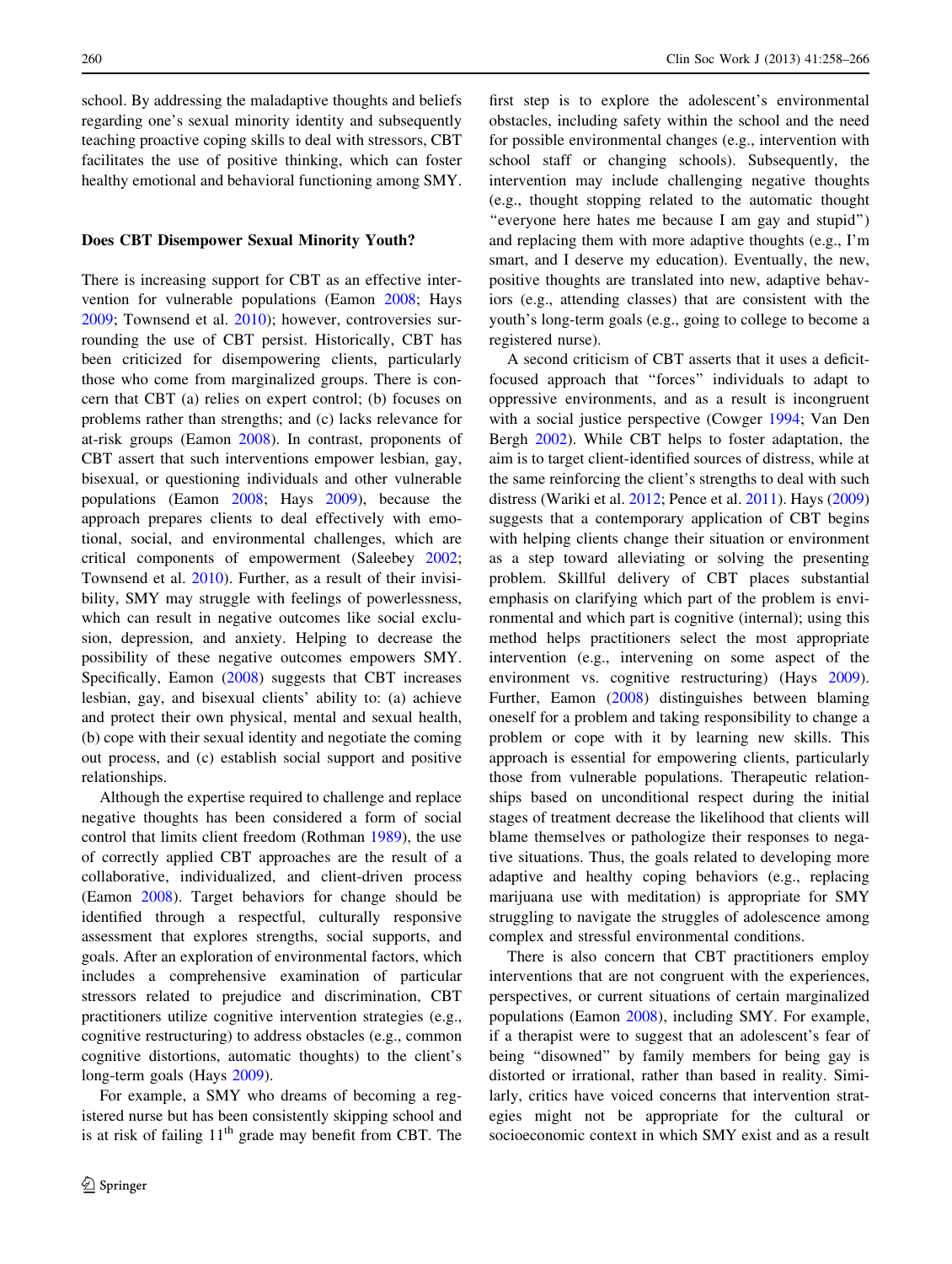might be met with negative consequences (e.g., selfadvocacy or assertiveness in the home could lead to abuse or homelessness) (Van Den Bergh [2002](#page-8-0)). While practitioners should be aware of these concerns, these challenges may be present when using other treatment models, not just CBT. Thus, we suggest that CBT for SMY can be enhanced by incorporating gay affirmative approaches.

### Gay Affirmative Practice

Gay affirmative practice is not an independent practice approach; it is used to enhance a practitioner's existing treatment model and can be incorporated into individual, couple, family, and group work (Davies [1996](#page-7-0)). However, gay affirmative practice differs from traditional treatment approaches. It views homosexuality as a normal variant of sexual identity development, which, in turn, "affirms a lesbian, gay, or bisexual identity as an equally positive human experience and expression to heterosexual identity'' (Davies [1996](#page-7-0), p. 25).

A gay affirmative practitioner ''celebrates and advocates the validity of lesbian, gay, and bisexual persons and their relationships'' (Tozer and McClanahan [1999,](#page-8-0) p. 736), and recognizes the impact of macro-level forces, particularly heterosexism and homophobia, on the well-being of sexual minorities (Lebolt [1999](#page-8-0); Langdridge [2007](#page-8-0)). Practicing affirmatively includes ''deprogramming'' feelings of difference, which are perpetuated by stigma and marginalization (Davies [1996](#page-7-0)).

According to Crisp and McCave [\(2007](#page-7-0)), gay affirmative practice is particularly well-suited for social work practice with SMY because it: (a) focuses on affirming sexual minority identities; (b) empowers youth using the strengths perspective; (c) supports self-determination; (d) helps youth identify homophobic forces in their lives; (e) considers problems in the context of the homophobia and discrimination that youth experience; (f) encourages SMY to engage in consciousness raising to challenge homophobic influences; and (g) can be used in the variety of settings in which SMY receive social work services, such as schools, residential facilities, and outpatient treatment settings. In addition, gay affirmative practice is rooted in the person in environment perspective, which examines youths' troubles within the context of their environment.

Because SMY present with challenges that differ from heterosexual adolescents, it will be important to incorporate gay affirmative practices into existing treatment approaches. In fact, evidence suggests that modified mental health interventions for lesbian, gay, and bisexual individuals, which include incorporating gay affirmative practice techniques, may improve treatment effectiveness (Haas et al. [2011](#page-7-0)). Thus, the model discussed below aims to maintain the evidence-base of CBT (Interian et al. [2010](#page-7-0)), while infusing gay affirmative values and content throughout the therapeutic process. In this way, the proposed model represents a crucial first step in developing and testing empirically supported interventions for SMY.

### Gay Affirmative CBT for SMY: Key Components

The ten components of the model build on the existing literature (e.g., Crisp and McCave [2007](#page-7-0); Hays [2009](#page-7-0); Eamon [2008\)](#page-7-0) as well as the authors' clinical and research experience with SMY. Following a discussion of the model, the authors present a case example to demonstrate the use of gay affirmative CBT with a SMY.

# Affirm the Identities of SMY During the Assessment Process

Assessment clarifies the client's needs, informs the direction of treatment, and provides a starting point for initiating behavioral change. Competent assessment with SMY requires practitioners to affirm the identities of lesbian, gay, and bisexual individuals and also acknowledge and address the impact of homophobia and heterosexism on their lived experiences (Lebolt [1999](#page-8-0); Langdridge [2007](#page-8-0)). Practitioners should reflect on the initial assessment with SMY to examine the extent to which they demonstrated affirmation of the client's sexual identity and how this impacted the engagement process.

Foster Collaboration by Clearly Explaining the Treatment Process

The structure of a CBT assessment allows the therapist to provide a clear description of the rationale and process of the sessions, which can be empowering to SMY. Explanations should utilize terms familiar to SMY so they can make informed choices about their treatment (Saleebey [1996](#page-8-0)). In addition, a functional assessment, which is an individualized assessment of the antecedents and consequences of the client's stress, can encourage the youth to share their perspective about how environmental conditions contributed to their behavioral problems (Eamon [2008\)](#page-7-0).

Identify the SMY's Personal Strengths and Support Networks

To assess the personal strengths of SMY, practitioners should ask clients to list positive feelings about identifying as lesbian, gay, or bisexual. Practitioners can also ask SMY to discuss their favorite lesbian and gay cultural icons or identify positive traits about other lesbian, gay, or bisexual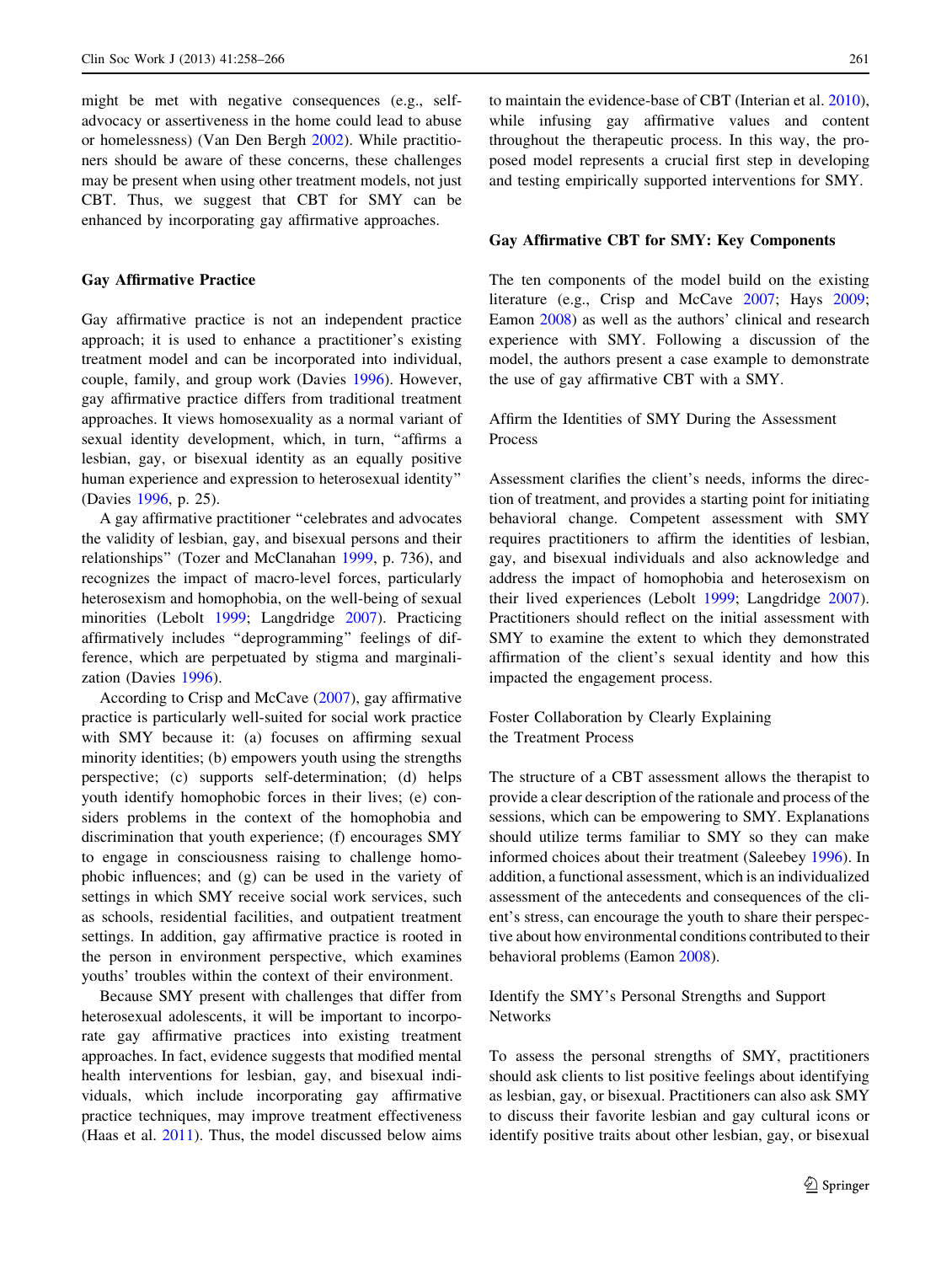people they know. Effective assessment of interpersonal and environmental supports should include questions about the client's family of origin as well as family of choice (e.g., boyfriend/girlfriend's family or best friend's family), informal supports (e.g., friends, partners) and formal peer supports (e.g., gay-straight alliances in the school), community groups (e.g., SMY support group or a social action group), and participation in events or rituals that help celebrate sexual minority identities, such as gay pride parades.

Distinguish Between Problems that are Environmental and Those that Stem from Dysfunctional Thoughts

This is particularly important for CBT with SMY who may struggle with situations outside of their control (e.g., homophobic bullying, parental rejection). This clarification allows the practitioner to understand the influence of environmental factors on the client's well-being. SMY may encounter events (e.g., rejection by family member) that cannot be easily changed by modifying dysfunctional thoughts or changing behavior. As a result, practitioners should validate their concerns and frustrations as well teach them skills for coping with situations that are beyond their control (e.g., living with a rejecting parent until s/he starts college). In such instances it may be helpful to use cognitive restructuring. This technique helps SMY recognize dysfunctional thoughts that work against their long-term goals and also helps to decrease feelings of hopelessness (Beck [1993](#page-7-0)). For example, practitioners working with homeless SMY should initially focus on the external factors (e.g., lack of safe,, permanent housing) contributing to the client's feelings of hopelessness and subsequently address the dysfunctional thought patterns (e.g., things will never get better). Failing to acknowledge that certain stressful circumstances stem from homophobic social conditions is unhelpful and, at times, may be dangerous to the well-being of SMY. Since they will undoubtedly encounter homophobia and heterosexism at different points in their lives, learning to effectively cope with such situations (e.g., challenging negative thoughts and replacing harmful behaviors with healthier ones) is essential. Gay affirmative practice focuses on identifying external stressors; infusing these practices into traditional CBT interventions ensures the suitability of this approach for SMY.

For Environmentally-Based Problems, Help Clients Make Changes that Decrease Stress, Increase Personal Strengths and Supports, and to Build Their Skills for Interacting with the Social Environment

CBT with SMY can help them deal with stressful situations, even if they are unable to change their environment. For example, a youth that is experiencing bullying in school can be encouraged to practice telling a supportive adult, reporting the bully to the administration, or speaking up to the bully. To help develop support within the community, therapists can suggest SMY: (a) participate in Gay Straight Alliances (Heck et al. [2011](#page-7-0)) or school-based support groups, (b) advocate for other vulnerable students, and (c) attend Parents, Families and Friends of Lesbians and Gays (PFLAG) groups to connect with positive parental role models.

Validate Clients' Self-Reported Experiences of Discrimination

When a SMY reports an incident of discrimination, the therapist should not automatically universalize it (e.g., ''all kids have a hard time seeing eye to eye with their parents'') or search for alternative reasons for the perpetrator's behavior (e.g., ''doesn't he call everyone a sissy?''). Although CBT encourages the exploration of other hypotheses to determine the ''cause'' of a problem, this may be perceived as minimizing or even doubting the youth's experience. The youth may also experience the therapist's response as a subtle form of homophobia, which has the potential to undermine the therapeutic relationship. For example, Kelly [\(2006](#page-8-0)), who discussed the use of CBT with African–American populations, found that if a therapist validated a client's belief that a racist incident occurred, it allowed client and therapist to examine the importance of the discriminatory experience on to the client's presenting problem. Acknowledging the effects of heterosexism and homophobia may allow for a better understanding of the ways in which these issues contribute to the client's clinical concerns.

Emphasize Collaboration Over Confrontation, with Attention to Client–Therapist Differences

As practitioners address clients' dysfunctional thoughts and behaviors and identify targets for change, contemporary CBT approaches (Beck [2006\)](#page-7-0) emphasize collaboration, rather than confrontation. Such an approach may be even more important with SMY who sometimes have trouble finding supportive adults. To ensure a collaborative approach, practitioners should openly communicate that they understand the impact of oppression on the client's lived experience. For example, practitioners can ask clients to list their gay-related stressors on an erasable board; then the practitioner and client can talk about each stressor together. Using this method conveys that the practitioner is different than other adults who have minimized the client's problem or even rejected the client for being lesbian, gay, or bisexual.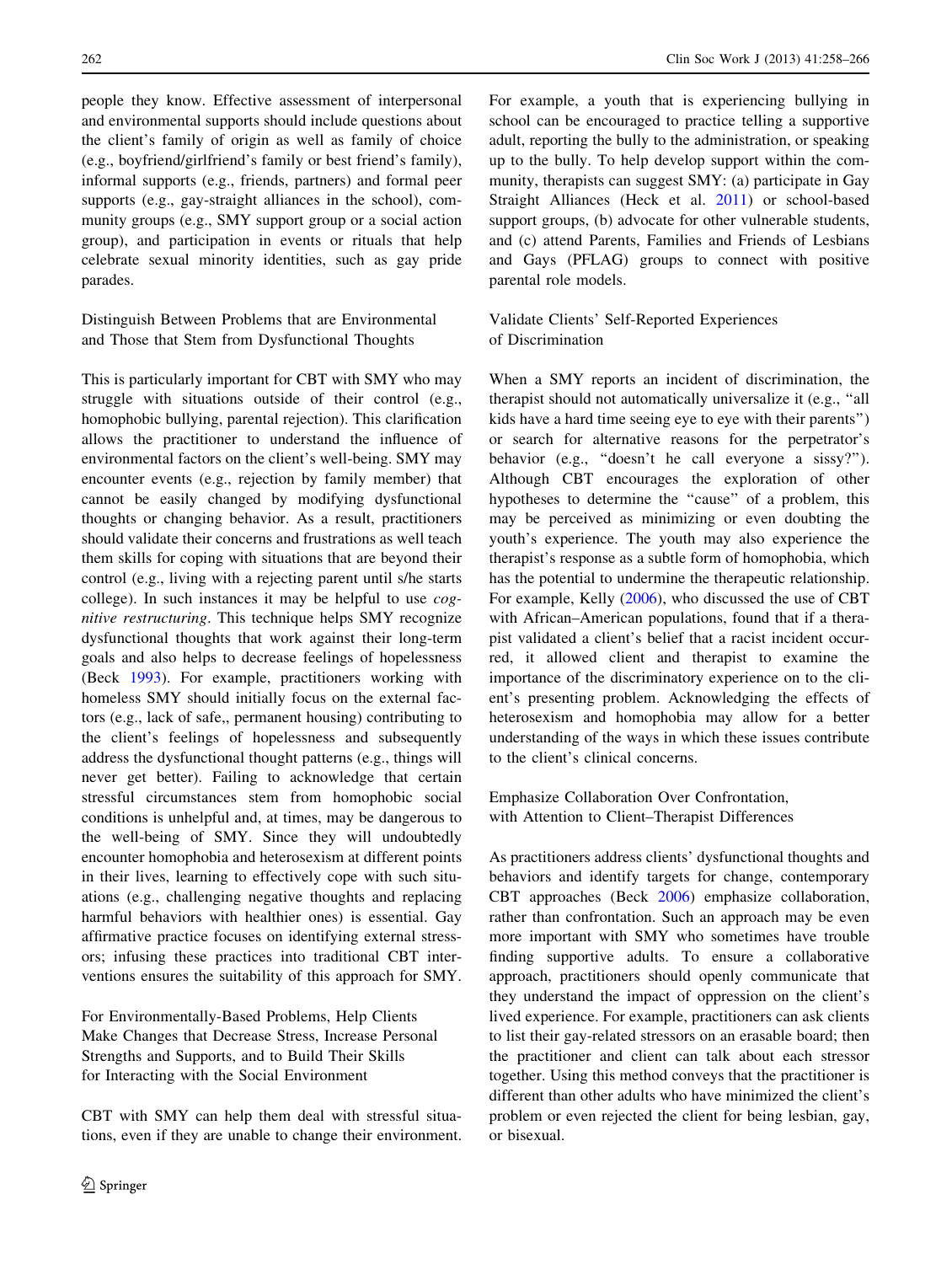With Cognitive Restructuring, Question the Helpfulness (Rather than the Validity) of the Thought or Belief

Questioning whether a thought is irrational or invalid may be interpreted by some SMY as unempathic or naïve. For example, in an effort to demonstrate the irrational fear of coming out to one's family, a less-skilled practitioner might ask: ''So what's the worst that could happen?'' However, this question could intensify the client's realistic fears and may even backfire, as some youth experience serious consequences after coming out to family members (e.g. violence, homelessness, or being ''disowned'') (Ray [2007\)](#page-8-0). An affirmative approach to cognitive restructuring includes evaluating the utility of the belief. Specifically, the therapist might ask the client, "Is it *helpful* for you to say that if you come out you will be homeless, or to hold onto this belief, or to repeat this thought or image to yourself?'' In addition, the therapist may encourage clients to consider the advantages or disadvantages of each belief to assess whether it is currently helping the client (Hays [2009](#page-7-0)). For example, the first author works with SMY to list their thoughts about what might happen after ''coming out'' to a parent. The practitioner then uses the ''helpful thoughts vs. not helpful thoughts'' framework to assess the current utility of ''holding on'' to certain thoughts. This approach avoids an extensive discussion of whether or not a belief is irrational and allows clients to judge the utility of a thought or belief as it applies to their own lives (Wood and Mallinckrodt [1990](#page-8-0)).

Use Client-Identified Strengths and Supports to Help SMY Develop a List of Helpful Thoughts

When SMY try to create new thoughts to replace less helpful ones, the list of specific strengths and supports generated during the initial assessment can be a concrete reminder of past successes. These past successes can be reformulated into positive self-statements, such as: all the adversity I have coped with in the past has made me stronger; if I got through last year, I can get through anything; my differences are what make me unique and special; or my best friend's family is my new family, and they appreciate me for who I am. These new thoughts and beliefs can be listed on a sheet of paper for the youth to take with him/her.

Ensure that Homework Assignments Emphasize Congruence with LGBQ Culture as Well as the Client's Stage in the Coming Out Process

In CBT, homework assignments become a major focus of treatment, as they are a key mechanism to enhancing cognitive and behavioral change (Leahy [2006](#page-8-0)). In order to increase the likelihood that SMY will complete homework assignments, practitioners should ensure that assignments are appropriate for the client's age and developmental level, intellectual ability, and cultural background. Using gay affirmative approaches helps to ensure that the assignments are tailored to the client's stage of the coming out process. For example, practitioners can work with clients to create a list of activities that they might enjoy participating in. However, if clients are still in the early stages of the coming out process, they may not feel comfortable attending a queer community event or joining a gay-straight alliance. However, they might feel comfortable watching a gay-affirmative movie, spending time with a straight ally, or watching gay affirmative videos on Youtube. Furthermore, many SMY, regardless of their stage in the coming out process, enjoy activities that may appeal to youth in general (e.g., spending time with friends or a significant other, listening to music, writing poetry, going shopping, or playing sports). Practitioners should be aware that some SMY experience unique barriers when it comes to engaging in activities of their choice. For example, spending time with a boyfriend or girlfriend may be something that the adolescent identifies as both an enjoyable and useful for ''combating'' negative thoughts and feelings. However, parents who reject a youth's sexual minority identity may not permit such activities. Practitioners should attend to this ''reality'' when ''assigning'' homework to SMY. In these instances it may be helpful to ask the client: ''What is one small step that you can take to help you feel like you are making a difference with your problem?'' In this case, the youth might attempt to socialize through Facebook or e-mail, rather than attending a support group or community event. Practitioners should remind SMY that small successes create a foundation for future success.

# Case Study

The following practice exchange is an excerpt from sessions three and four of a CBT intervention with ''Candice,'' a 16-year-old Hispanic female who self-identifies as "bisexual." Candice is in a relationship with a 17-year-old female from a neighboring school. Candice has come to therapy because she has witnessed bullying and harassment of SMY in her school and neighborhood. As a result, she is fearful about spending time with her girlfriend because she does not want anyone to find out that they are ''together.'' She does not want her girlfriend to feel bad about this, but at the same time is worried about being bullied. Candice presents with several symptoms of depression including "feeling down," decreased motivation, increased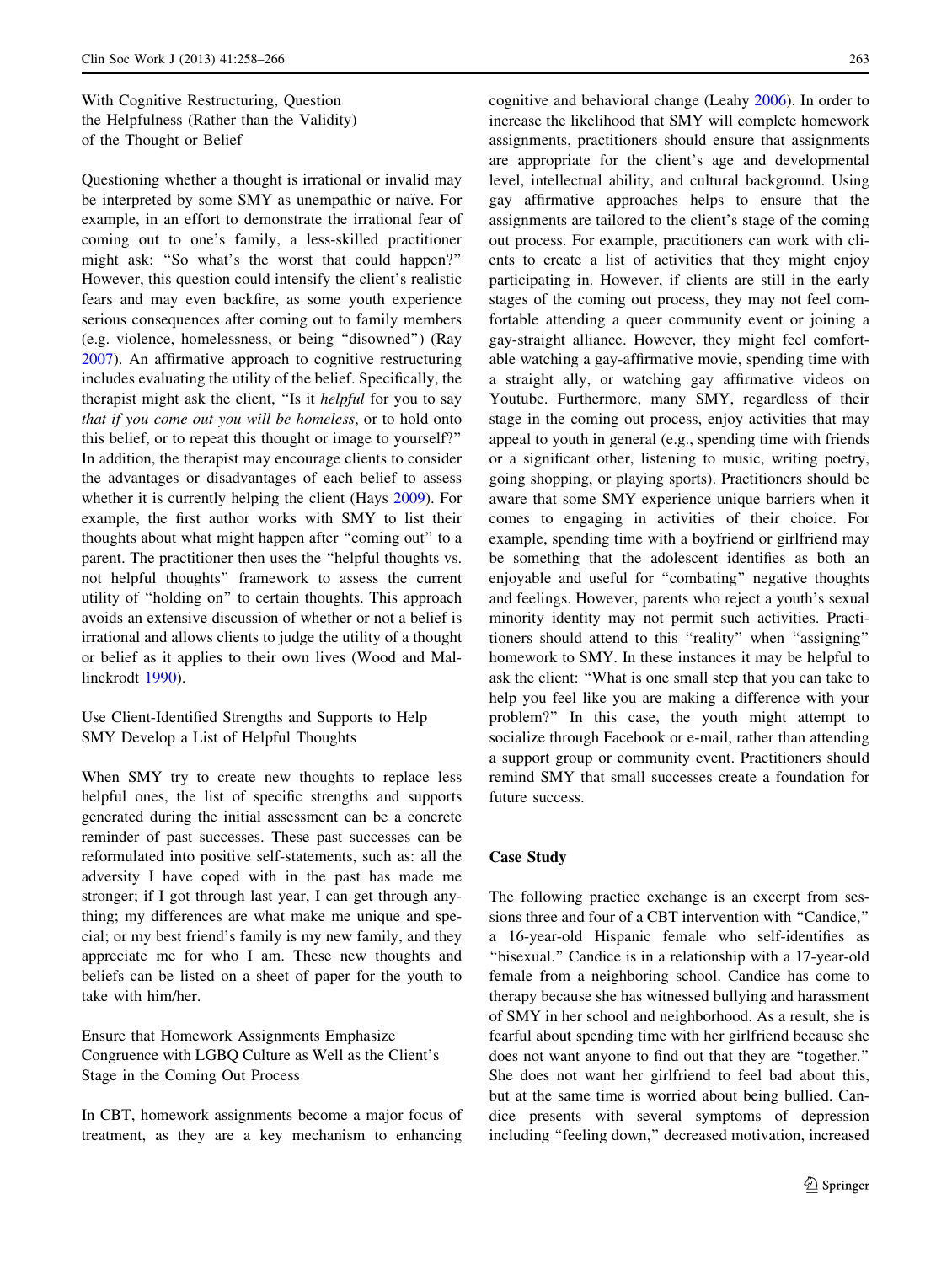irritability, impaired concentration, and feelings of guilt and hopelessness.

Sessions one and two explain the purpose of therapy and introduce: (a) the term homophobia and how it can impact on one's thoughts and feelings; (b) the concept that thoughts affect feelings; and (3) ways to recognize constructive versus destructive thoughts. The excerpt from session three focuses on ''changing one's thoughts to change one's feelings''. In Candice's case, she identified the following negative thoughts related to the possibility of ''being outed'' at school or within her family: ''no one will accept me," "I'll have no friends," and "it would be horrible.'' Session four explores how engaging in enjoyable activities can positively impact feelings and mood. Candice has been struggling to engage in activities that she finds enjoyable and affirming.

# Session 3

Worker: Ok, Candice, so last week you were able to share some of the thoughts that run through your mind when you think about the possibility of people finding out that you have a girlfriend. I asked you to write them down.

Candice: Yea.

Worker: Do you mind sharing those thoughts again?

Candice: OK, I just think I won't have no friends, no one will accept me anymore and it would pretty much be the worst thing ever.

Worker: So with that thought in mind, describe your feelings.

Candice: Um, maybe like embarrassed or scared like that everyone will hate me or something…and sad because I'm alone.

Worker: So embarrassed, scared, and sad.

Candice: Yeah.

Worker: None of those feel real nice, right?

Candice: Nope, not at all.

Worker: So what we are going to do is to use some of the strategies we learned last week to try and help you challenge your thoughts a little bit so you are not stuck feeling so bad. Specifically, you are going to practice "disputing" or "talking back" to your thought. I'm going to write down your new, disputing thoughts down as you state them. What kinds of ''arguments'' can you come up with to challenge your thought? You mentioned in the first session that you want to be a lawyer when you grow up, so you should be pretty good at this!

Candice: (smiling) Yeah. Well, I guess I could say that ''I might lose some friends but not all, because some of my friends are like me, and I wouldn't lose them.''

Worker: Yes, it sounds like you are changing your perspective a bit. Can you try a couple more?

Candice: Some parts [of being out] might suck, but it wouldn't be the worst thing ever. I wouldn't be like losing a leg or anything. I'd still be me and then people would just know about a different part of me and like it wouldn't even matter at all because I can just stay around people who are cool and who get me, ya know? I mean I know other people who have come out and are fine, so I can too ya know?''

Worker: So, as you think about these "disputes," these new thoughts, (hands her the paper with her new ''disputing'' thoughts written down), what kinds of feelings do you have?

Candice: (reading then pausing) calmer, like strong, like it's not as big of a deal.

# Session 4

Worker: So, last week we talked a lot about how our behaviors and the things we do affect our mood and that sometimes when we change our behavior we can impact how we feel. We talked about the importance of finding people, places, or activities that ''affirm'' who we are. The task for the week was to try to do an activity of some sort that made you feel better. Can you share your experience from this past week?

Candice: I was gonna go to that gay group at my school with one of my friends but I ended up not going.

Worker: So, you thought about going but decided not to this time. How come?

Candice: I don't know. I just don't feel like I am ready yet. I will go at some point, but not now.

Worker: Okay, I understand. We can talk more about it when you are ready to go. But did you do anything else that made you feel better?

Candice: Yeah, I did go on-line and watch a bunch of videos on You Tube of like gay and lesbian kids telling their stories and stuff. It was pretty cool. I mean I related to so much of what they were saying.

Worker: It sounds like watching those videos were helpful to you.

Candice: Yeah it's like they were me! I mean not all, but some of those kids were going through what I'm going through.

Worker: What was it like for you to hear that others are going through the same thing?

Candice: Um, it felt really good. It was so helpful because sometimes I get all depressed because I feel like nobody gets it, but watching those videos I felt like I'm not alone and that other people do get it.

Worker: So hearing these stories makes you feel more able to deal with your own situation?

Candice: It really does.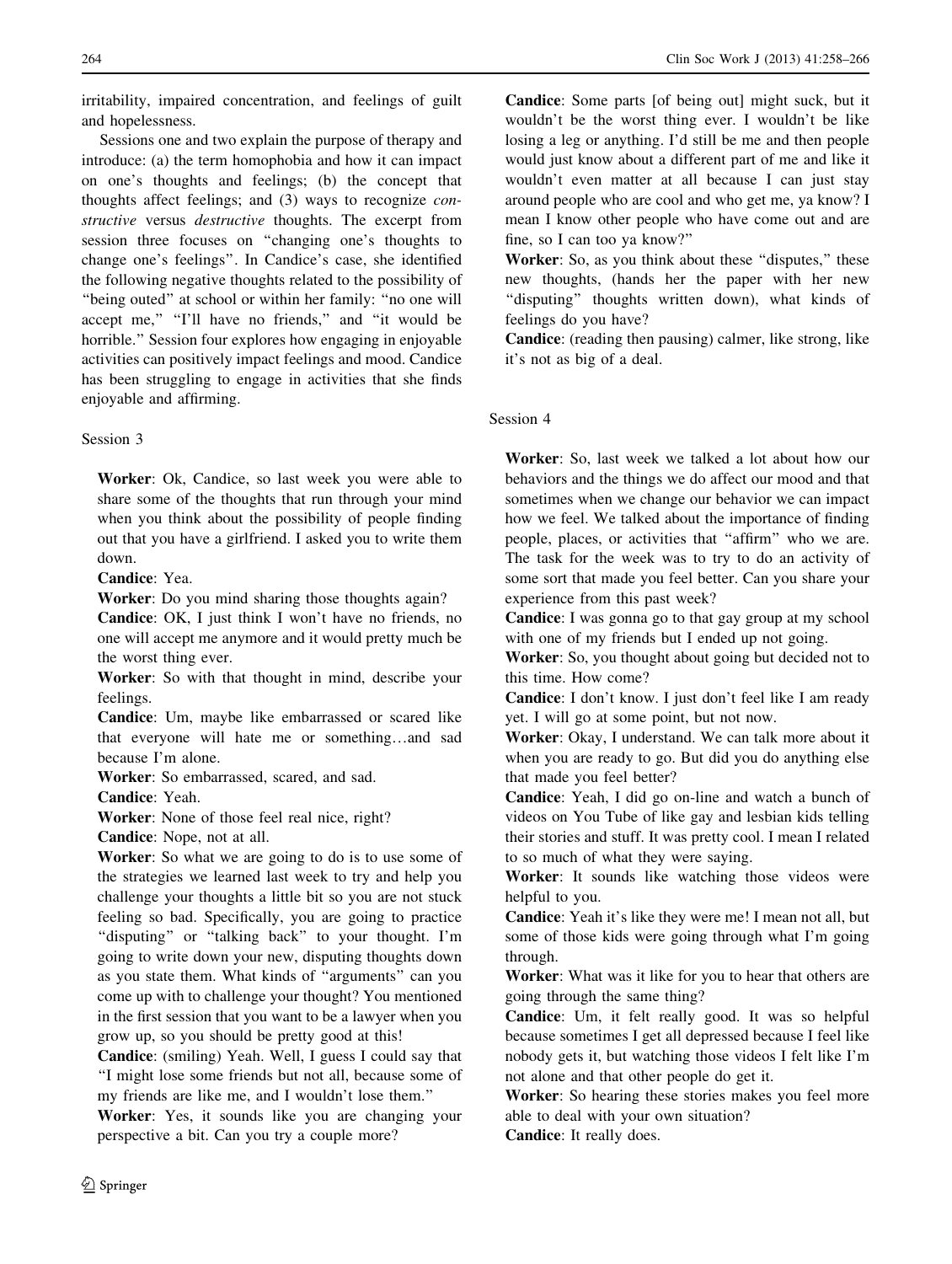### <span id="page-7-0"></span>Conclusion

The case study illustrates the application of gay affirmative CBT with SMY. This approach helps youth to identify more helpful ways of thinking and behaving, while simultaneously validating their unique struggles (e.g., experiencing homophobia and coming out). As demonstrated by the excerpt, the therapist validates the client's experiences by acknowledging her fears and embarrassment about coming out and reinforces her strategy to selectively tell others when she is ready. Further, the therapist helps Candice identify sources of potential social support such as the gay straight alliance which could counter some of her fears of rejection from her peers. Further, the therapist highlights her efforts to educate herself about the experiences of other SMY in a form that the client enjoys, namely through YouTube videos. The challenges faced by SMY require interventions that can provide them with tangible strategies to minimize negative mental health outcomes. CBT can offer clients permanent skills to deal with current and future stressors (Melvin et al. [2006;](#page-8-0) Rotheram-Borus et al. [1994\)](#page-8-0).

It is important to recognize the limitations of gay affirmative CBT for SMY. While CBT is considered a best practice option for treating depression, anxiety, and substance abuse among the general adolescent population, its efficacy has not yet been tested with SMY. Further, this model may not be appropriate for all clinical situations (i.e., SMY experiencing life-threatening physical abuse) and in no way diminishes support for other psychotherapy approaches for sexual minority populations. Gay affirmative CBT for SMY is presented as a promising clinical option for working with SMY, but empirical research is needed to demonstrate its effectiveness.

A clearly defined adaptation of CBT that integrates gay affirmative practices is an initial step toward developing empirically-supported interventions to meet the specific needs of SMY.

Conflict of interest The authors declare that there is no conflict of interest.

### References

- Baer, S., & Garland, E. (2005). Pilot study of community-based cognitive behavioral group therapy for adolescents with social phobia. Journal of the American Academy of Child and Adolescent Psychiatry, 44, 258–264.
- Balsam, K., & Szymanski, D. (2005). Relationship quality and domestic violence in women's same-sex relationships: The role of minority stress. Psychology of Women Quarterly, 29, 258–269.
- Beck, A. T. (1993). Cognitive therapy: Past, present, and future. Journal of Consulting and Clinical Psychology, 61, 194–198.
- Beck, A. T. (2006). Depression: Causes and treatment. Philadelphia: University of Pennsylvania Press.
- Callahan, P., Liu, P., Purcell, R., Parker, A., & Hetrick, S. (2012). Evidence map of prevention and treatment interventions for depression in young people. Depression Research and Treatment, 10, 1–11.
- Center for Disease Control and Prevention (2011). Health risks among sexual minority youth. Retrieved August 30, 2012 from <http://www.cdc.gov/healthyyouth/disparities/smy.htm>.
- Compton, S., March, J., Brent, D., Albano, A., Weersling, R., & Curry, J. (2004). Cognitive-behavioral psychotherapy for anxiety and depressive disorders in children and adolescents: An evidence-based medicine review. Journal of the American Academy of Child and Adolescent Psychiatry, 43, 930–959.
- Cowger, C. D. (1994). Assessing client strengths: Clinical assessment for client empowerment. Social Work, 39, 262–268.
- Crisp, C., & McCave, E. L. (2007). Gay affirmative practice: A model for social work practice with gay, lesbian, and bisexual youth. Child and Adolescent Social Work Journal, 24, 403–421.
- D'Augelli, A. R., Pilkington, N. W., & Hershberger, S. L. (2002). Incidence and mental health impact of sexual orientation victimization of lesbian, gay, and bisexual youths in high school. School Psychology Quarterly, 17, 148-167.
- Davies, D. (1996). Towards a model of gay-affirmative therapy. In D. Davis & C. Neal (Eds.), Pink therapy: A guide for counselors and therapists working with lesbian, gay, and bisexual clients (pp. 51–68). Buckingham: Open University Press.
- DiPlacido, J. (1998). Minority stress among lesbians, gay men, and bisexuals: A consequence of heterosexism, homophobia, and stigmatization. In G. Herek (Ed.), Psychological perspectives on lesbian and gay issues: Vol. 4. Stigma and sexual orientation: Understanding prejudice against lesbians, gay men, and bisexuals (pp. 138–159). Thousand Oaks, CA: Sage.
- Duarté -Vélez, Y., Bernal, G., & Bonilla, K. (2010). Culturally adapted cognitive-behavioral therapy: Integrating sexual, spiritual, and family identities in an evidence-based treatment of a depressed Latino. Adolescent Journal of Clinical Psychology, 66, 895–906.
- Eamon, M. K. (2008). Empowering vulnerable populations: Cognitive-behavioral interventions. Chicago, IL: Lyceum Books.
- Fergusson, D. M., Horwood, J. L., & Beautrais, A. L. (1999). Is sexual orientation related to mental health problems and suicidality in young people?. Archives of General Psychiatry, 56, 876–880.
- Gibson, P. (1994). Gay male and lesbian youth suicide. In G. Remafedi (Ed.), Death by denial (pp. 15–68). Boston: Alyson Publications.
- Haas, A. P., Eliason, M., Mays, V. M., Mathy, R. M., Cochran, S. D., D'Augelli, A. R., et al. (2011). Suicide and suicide risk in lesbian, gay, bisexual, and transgender populations: Review and recommendations. Journal of Homosexuality, 58(1), 10–51.
- Hays, P. (2009). Integrating evidence-based practice, cognitive– behavior therapy, and multicultural therapy: Ten steps for culturally competent practice. Professional Psychology: Research and Practice, 40, 354–360.
- Heck, N. C., Flentje, A., & Cochran, B. N. (2011). Offsetting risks: High school gay-straight alliances and sexual minority youth. School Psychology Quarterly, 26, 161–174.
- Hyun, M. S., Chung, H. I. C., & Lee, Y. J. (2005). The effect of cognitive-behavioral group therapy on the self-esteem, depression, and self-efficacy of runaway adolescents in a shelter in South Korea. Applied Nursing Research, 18, 160–166.
- Interian, A., Martinex, I., Rios, L., Krejci, J., & Guarnaccia, P. J. (2010). Adaptation of a motivational interviewing intervention to improve antidepressant adherence among Latinos. Cultural Diversity and Ethnic Minority Psychology, 16, 215–225.